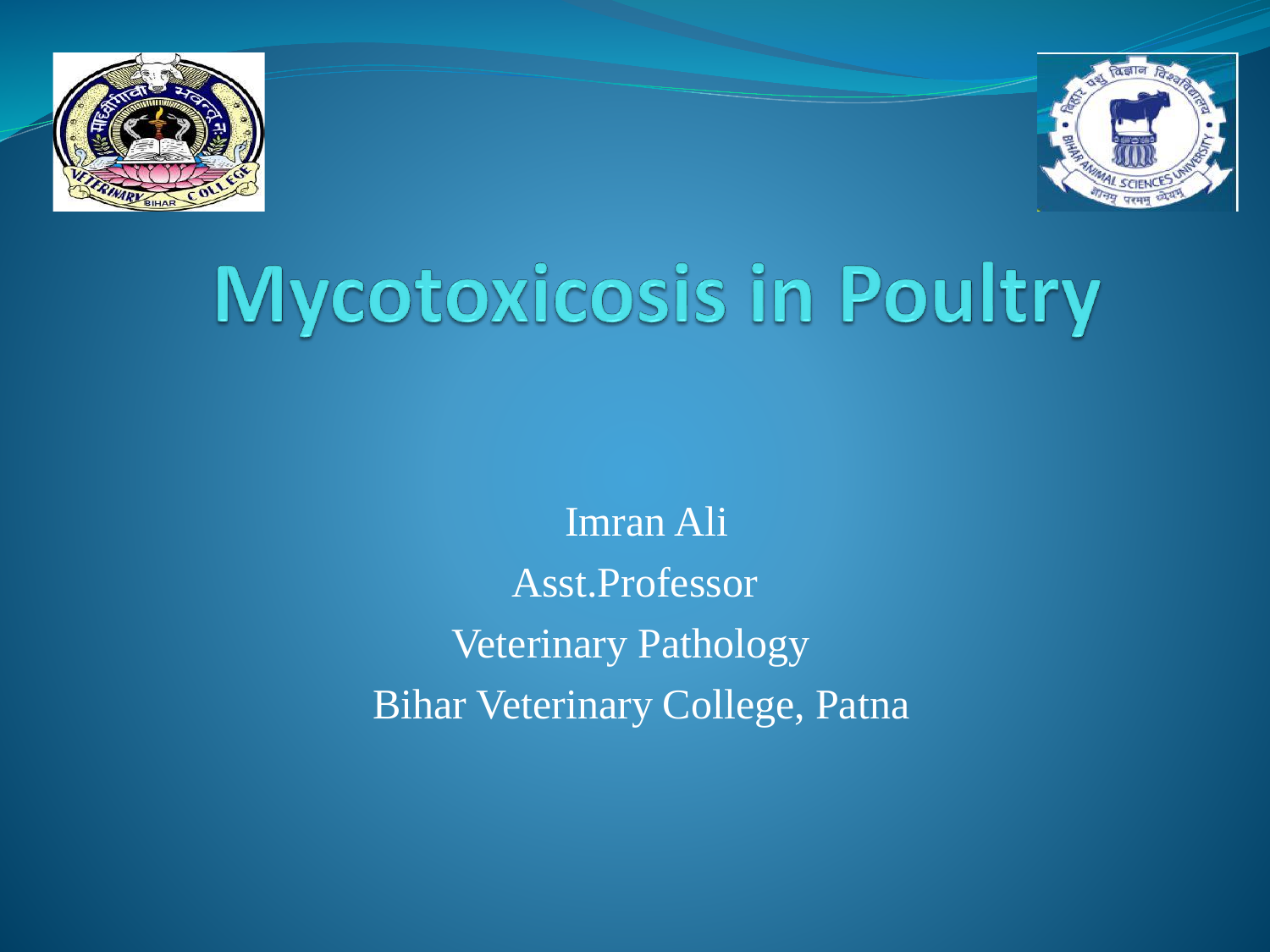- The fungi has been known to secondary toxic metabolites i.e. mycotoxicosis
- Compound of such toxin leads to development of disease syndrome is known as mycotoxicosis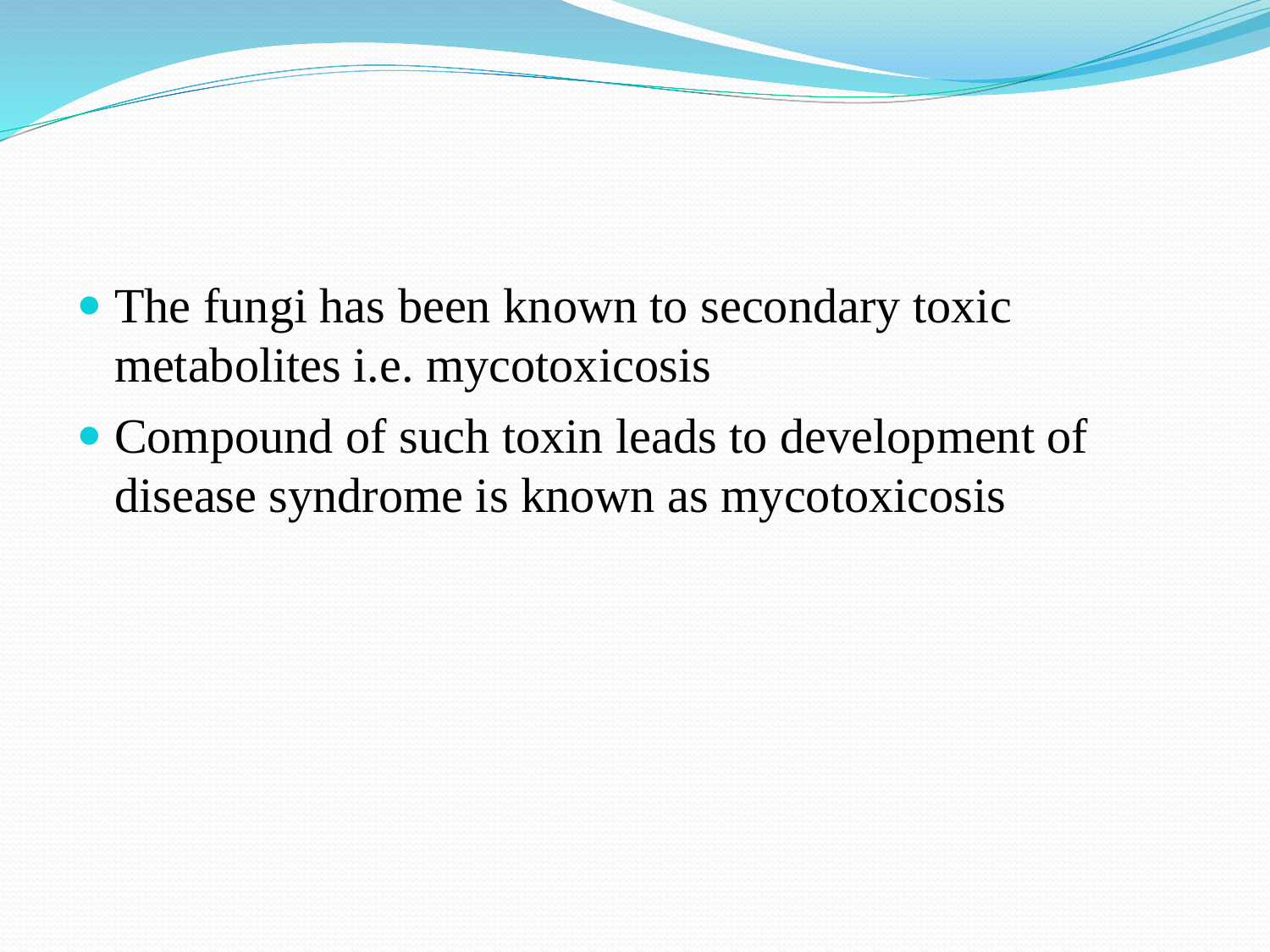#### • Sources: Ground nut cake and maize are most common source of mycotoxicosis.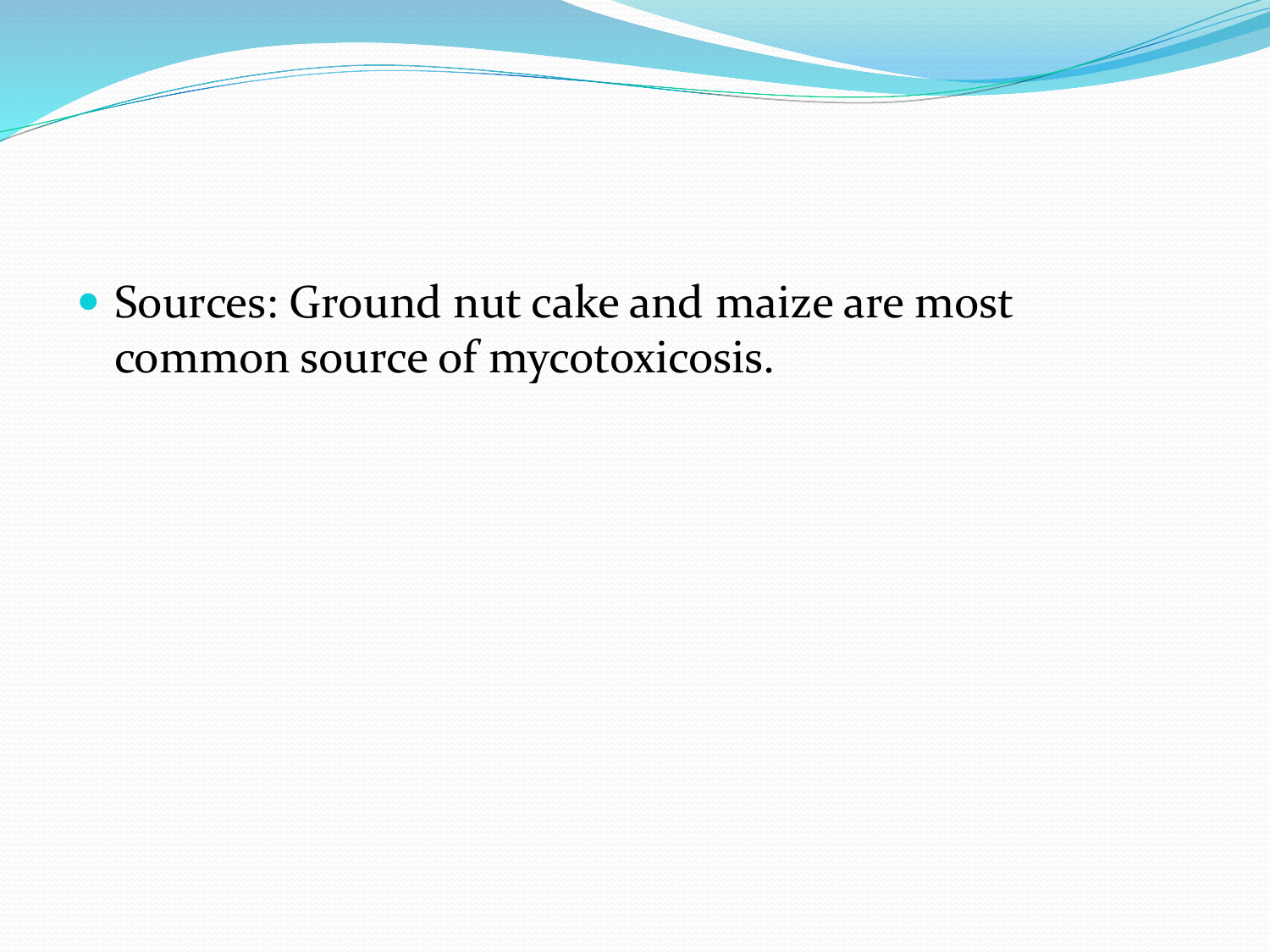# **AFLATOXICOSIS**

- Aflatoxins are highly toxic mycotoxins produced by various species of fungus Aspergillus. The fungus produces aflatoxin in warm, high humidity conditions, such as rainy season. Aflatoxins can withstand extreme environmental conditions and are very heat stable.
	- Aflatoxin contamination is therefore more common in grains in a tropical country like ours. Young birds are more sensitive to aflatoxin than adults.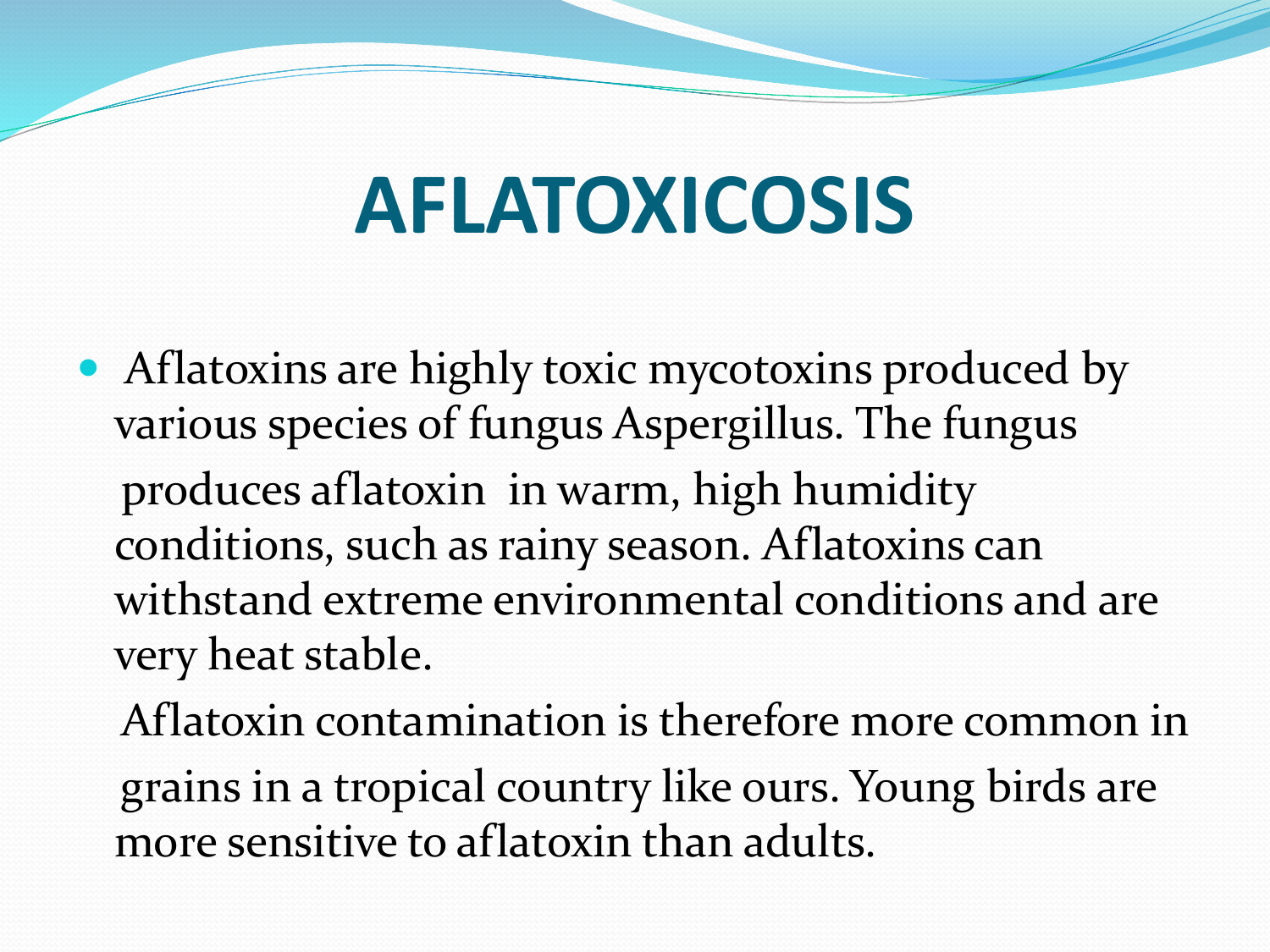### Harmful Effects of Aflatoxin

- Affects weight gain
- Affects feed intake
- Affects feed conversion efficiency
- Affects egg production
- Affects male and female reproductive performance
- Increases susceptibility to infectious diseases due to immuno suppression. That is, suppression of the
- immune response.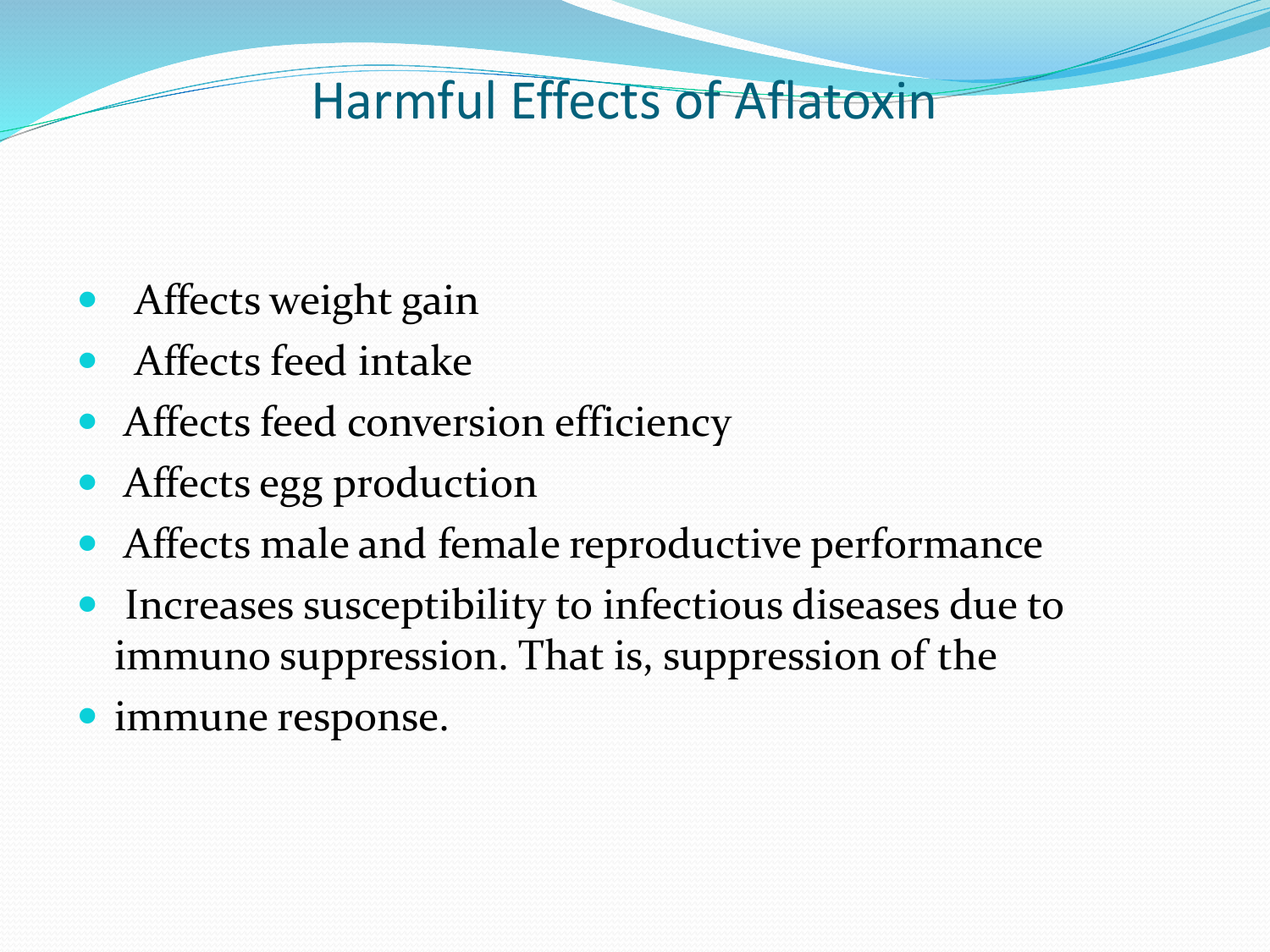- Egg size, yolk weight, and yolk as percentage of total egg size, are decreased.
- Even less than 100 ppb in broilers, can result in poor feed conversion and reduced
- weight gain, which may be due to liver damage and reduced nutrient absorption.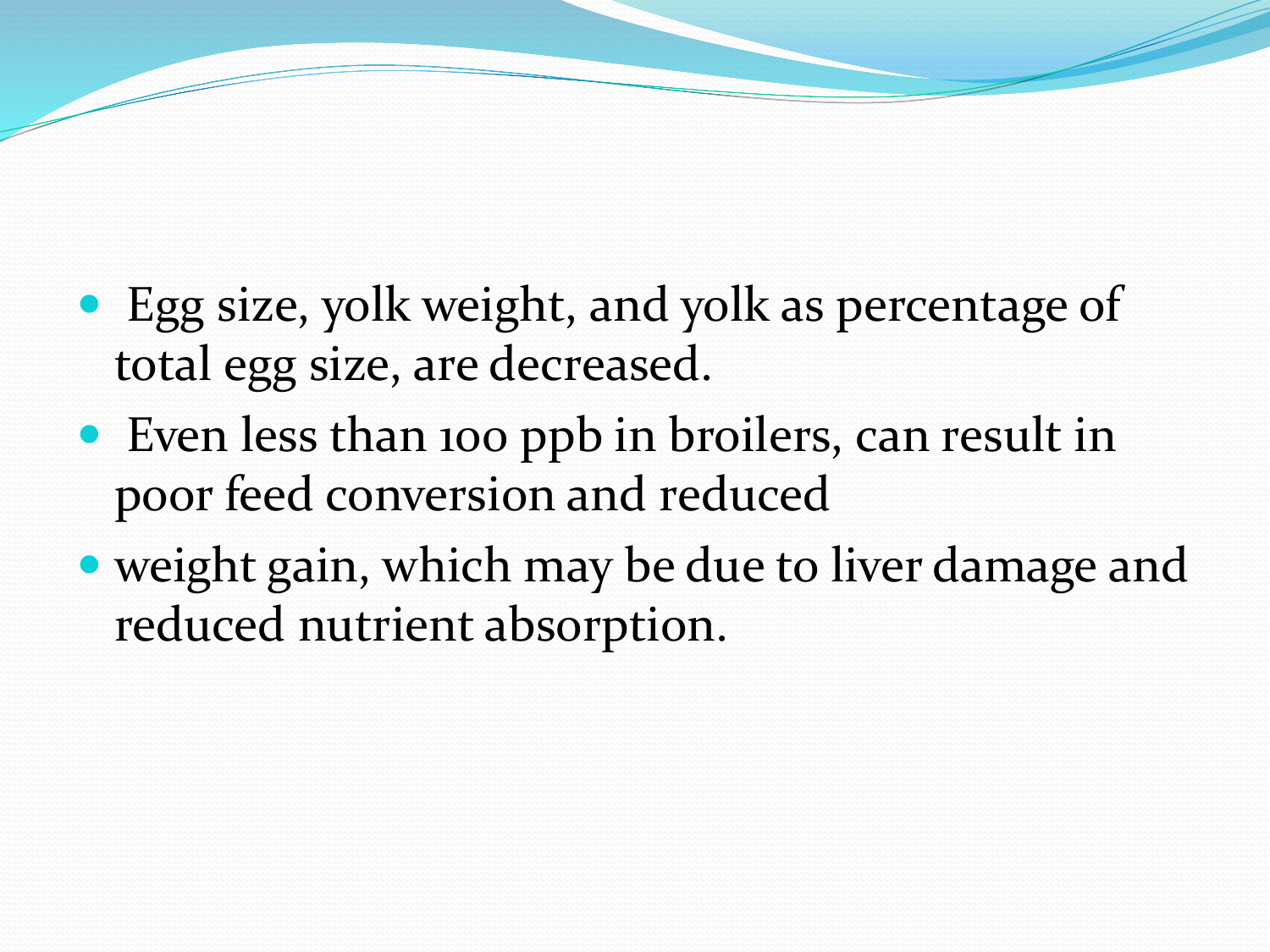# Pathogenesis

- Aflatoxin are observed in intestinal tract.
- Liver cells take up the AF from blood .
- Liver show fatty changes, congestion, necrosis and proliferation of bile duct epithelium.
- Fibrosis may developed.

 $\bullet$ 

 Kidney may also show swelling,necrosis and glomerulo filtration.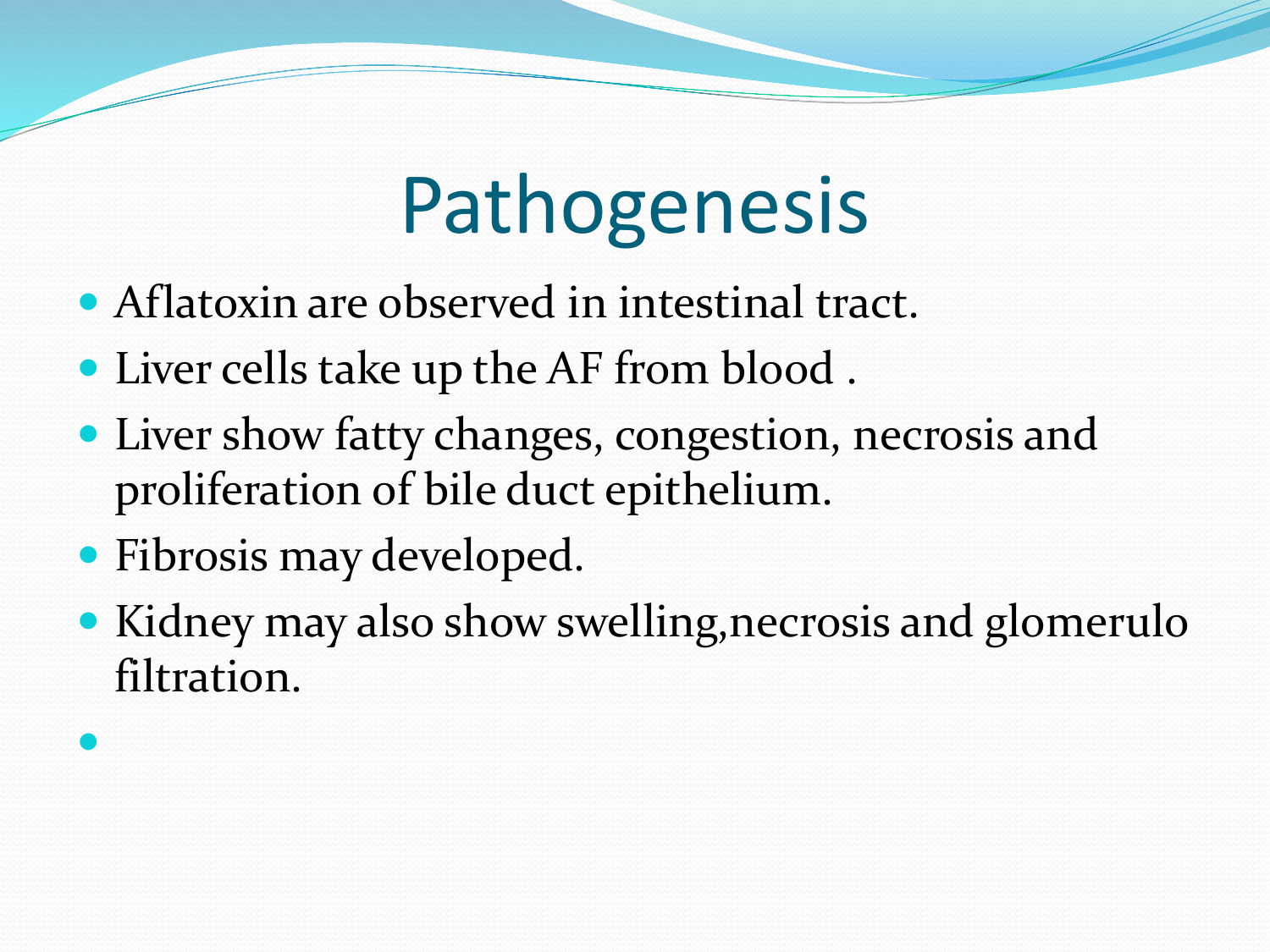Bursa of Fabricious may be atrophied. Heart muscle haemorrhages. AF symptoms the immune system leading to increase susceptibility to disease.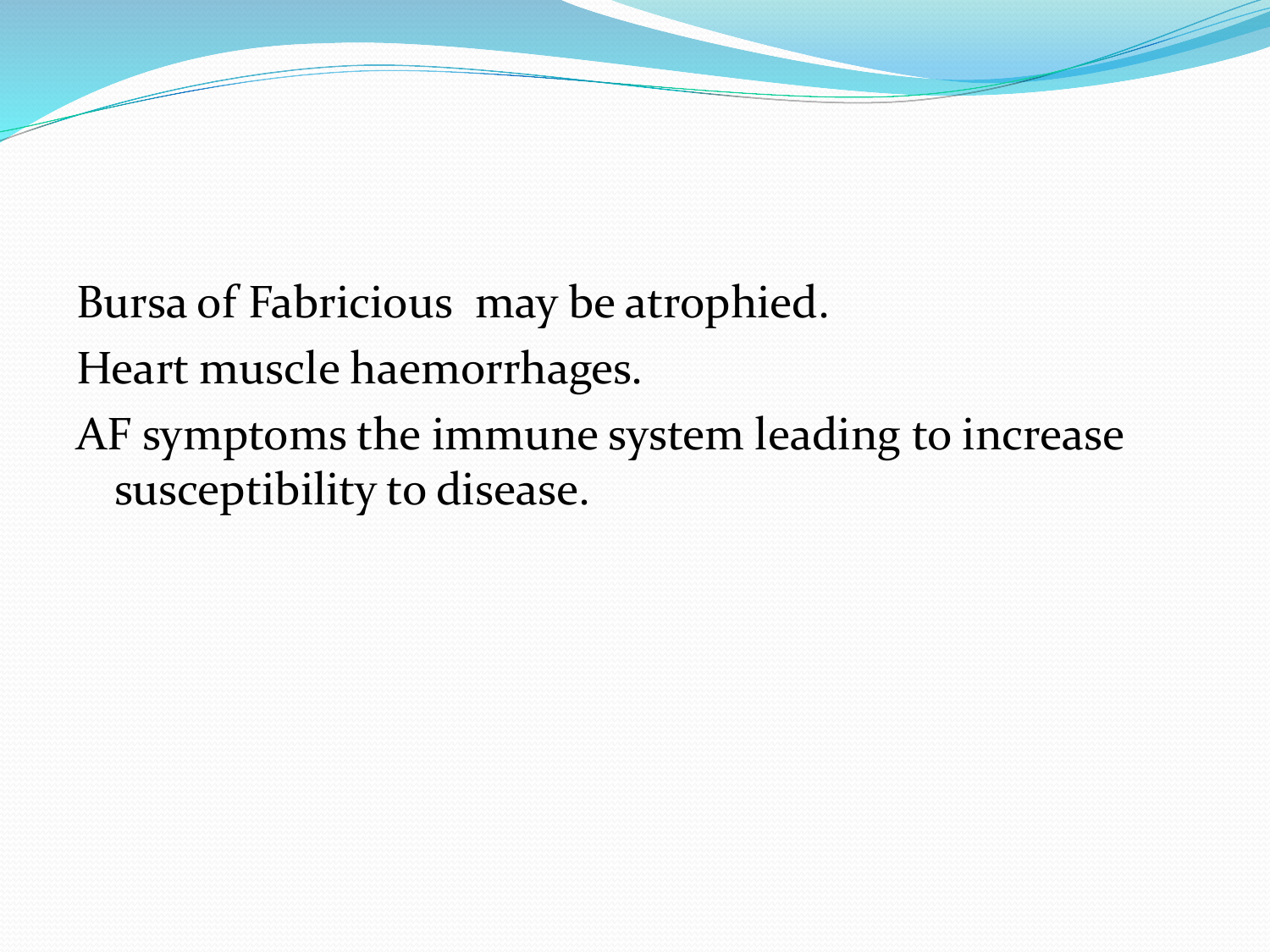### Symptoms

- In growing birds, there is decreased growth and poor feed conversion.
- There is also marked decrease in the resistance of birds to infections, such as coccidiosis and IBD due to immuno suppression.
- Affected hens have decreased egg production.
- Also, the hatchability of eggs is reduced.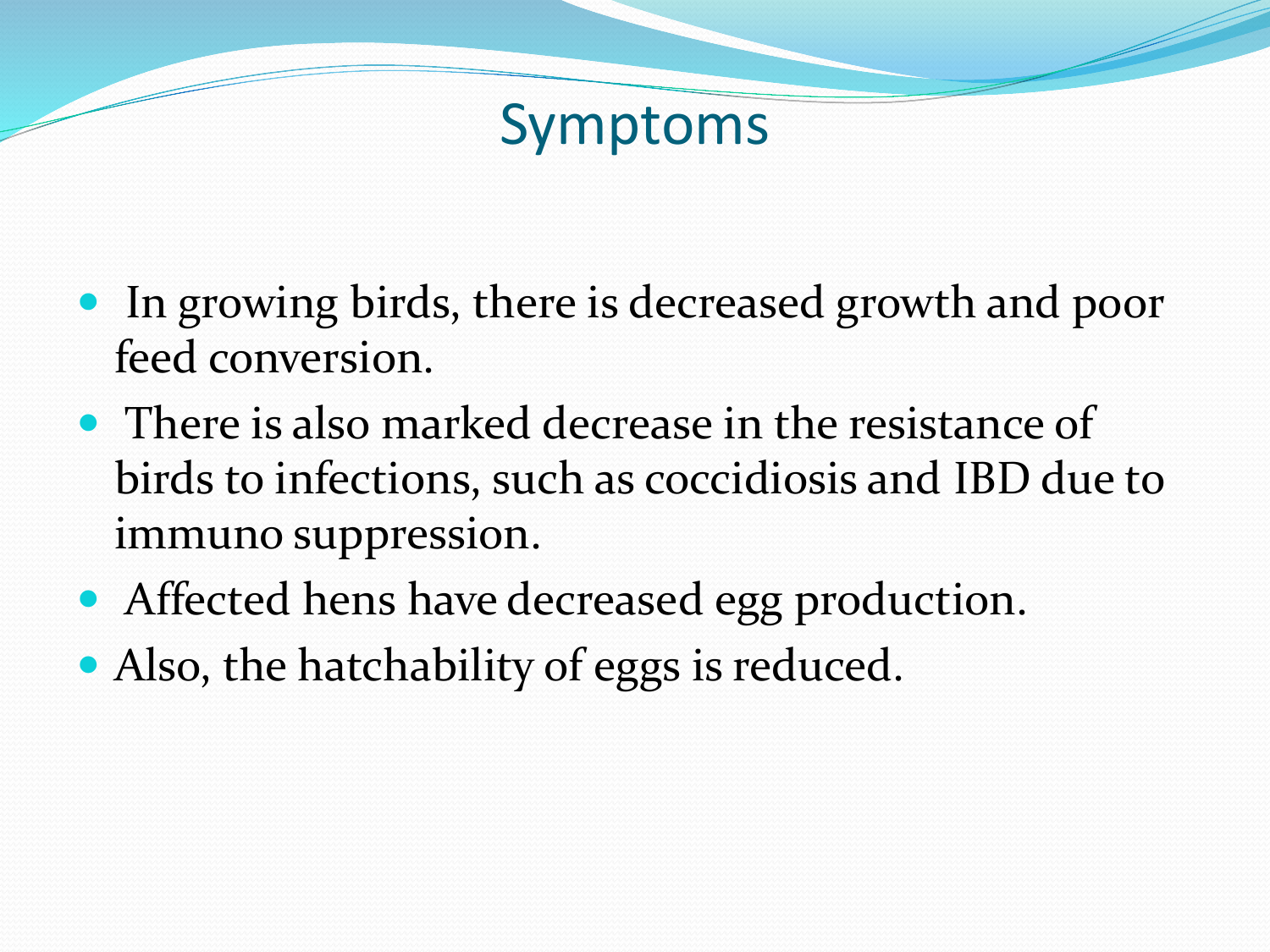#### Postmortem Findings

- Liver is greatly enlarged, yellow and friable (easily broken)
- Small haemorrhages may occur due to increased fragility of minute blood vessels.
- known as 'bloody thigh syndrome'.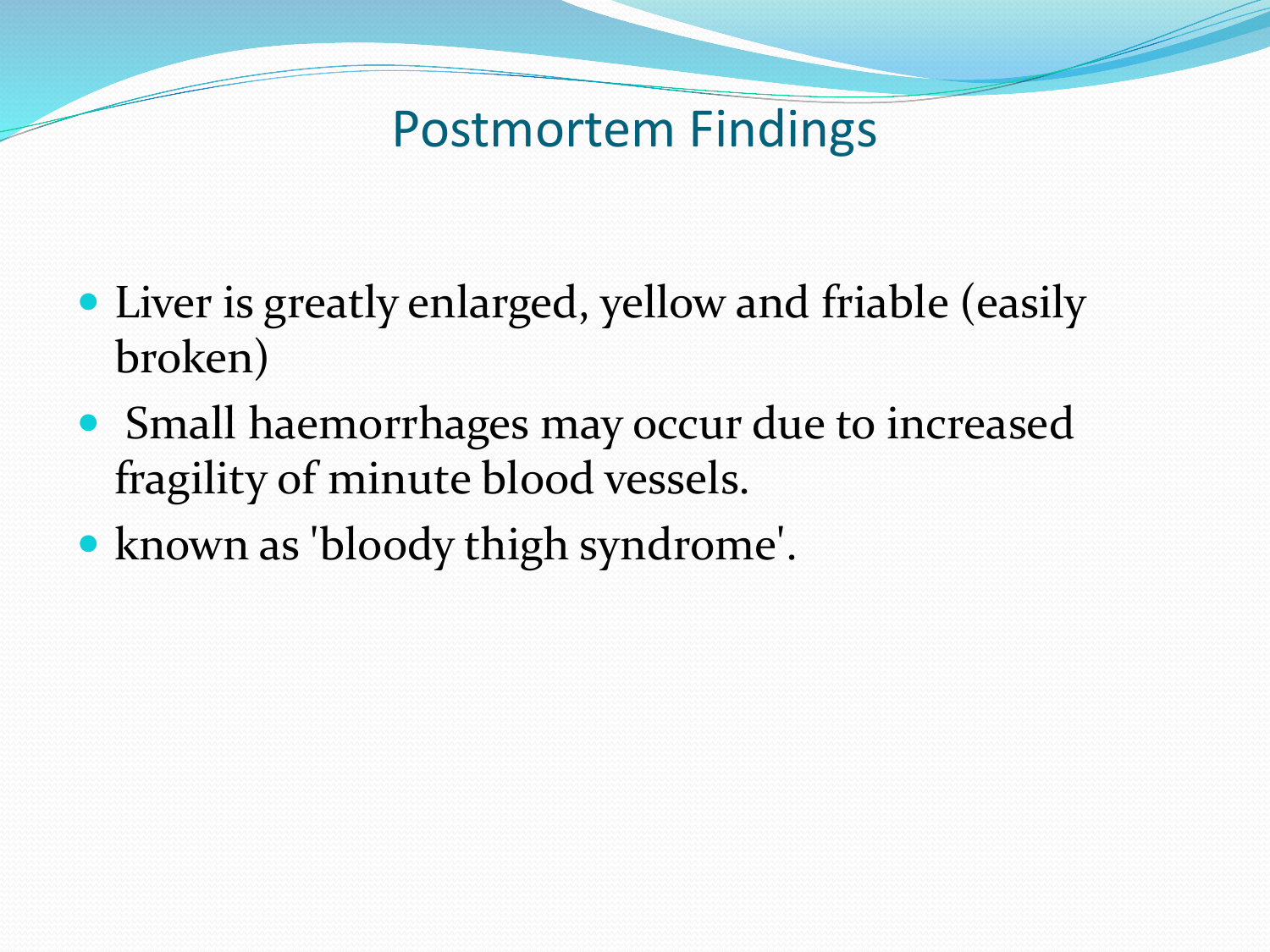## **Diagnosis**

 Symptoms and postmortem findings would indicate aflatoxicosis. Confirmation requires identification of the level of toxin present in the feed.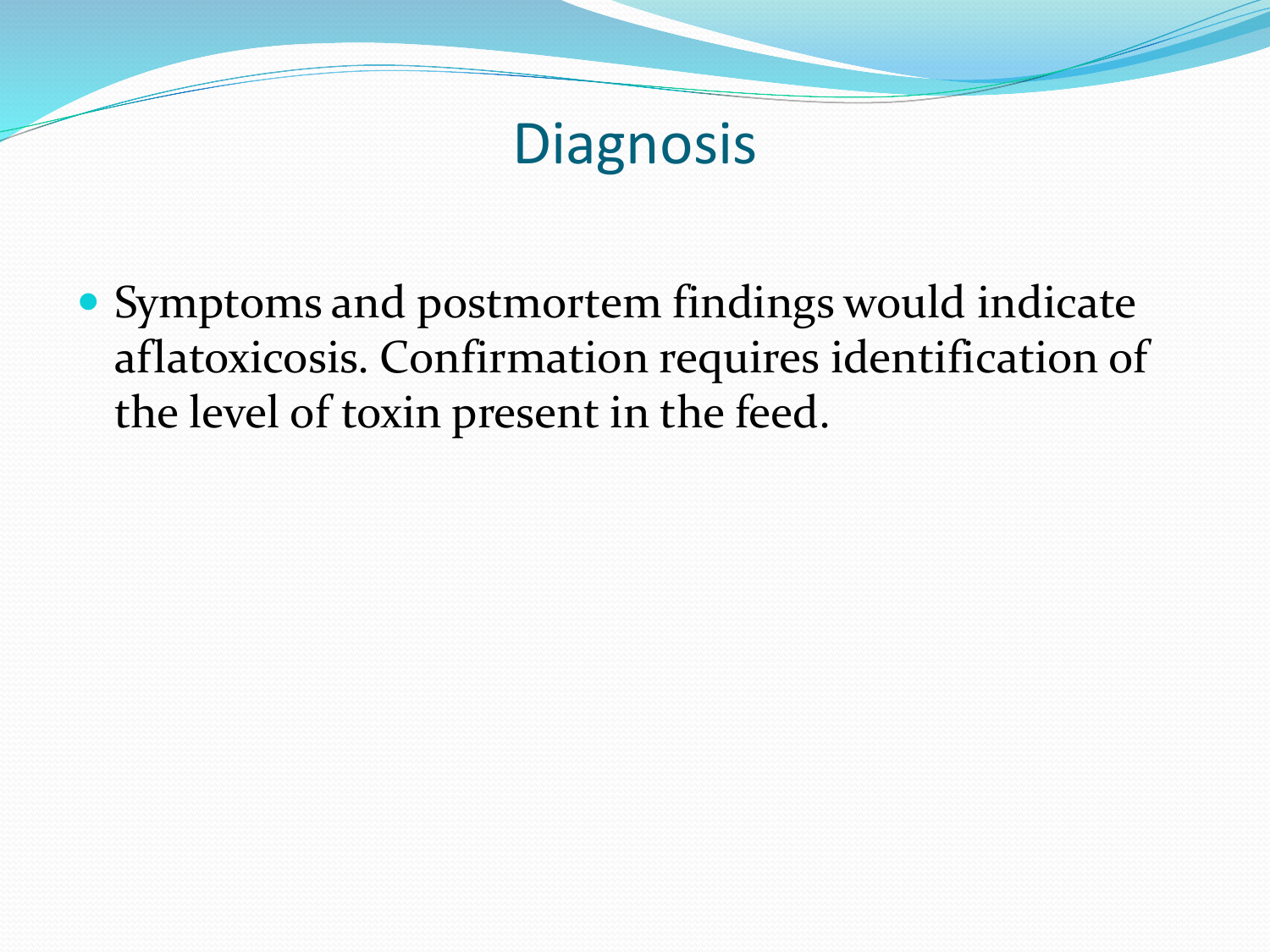

.

Contaminated corn showing severe fungal infection.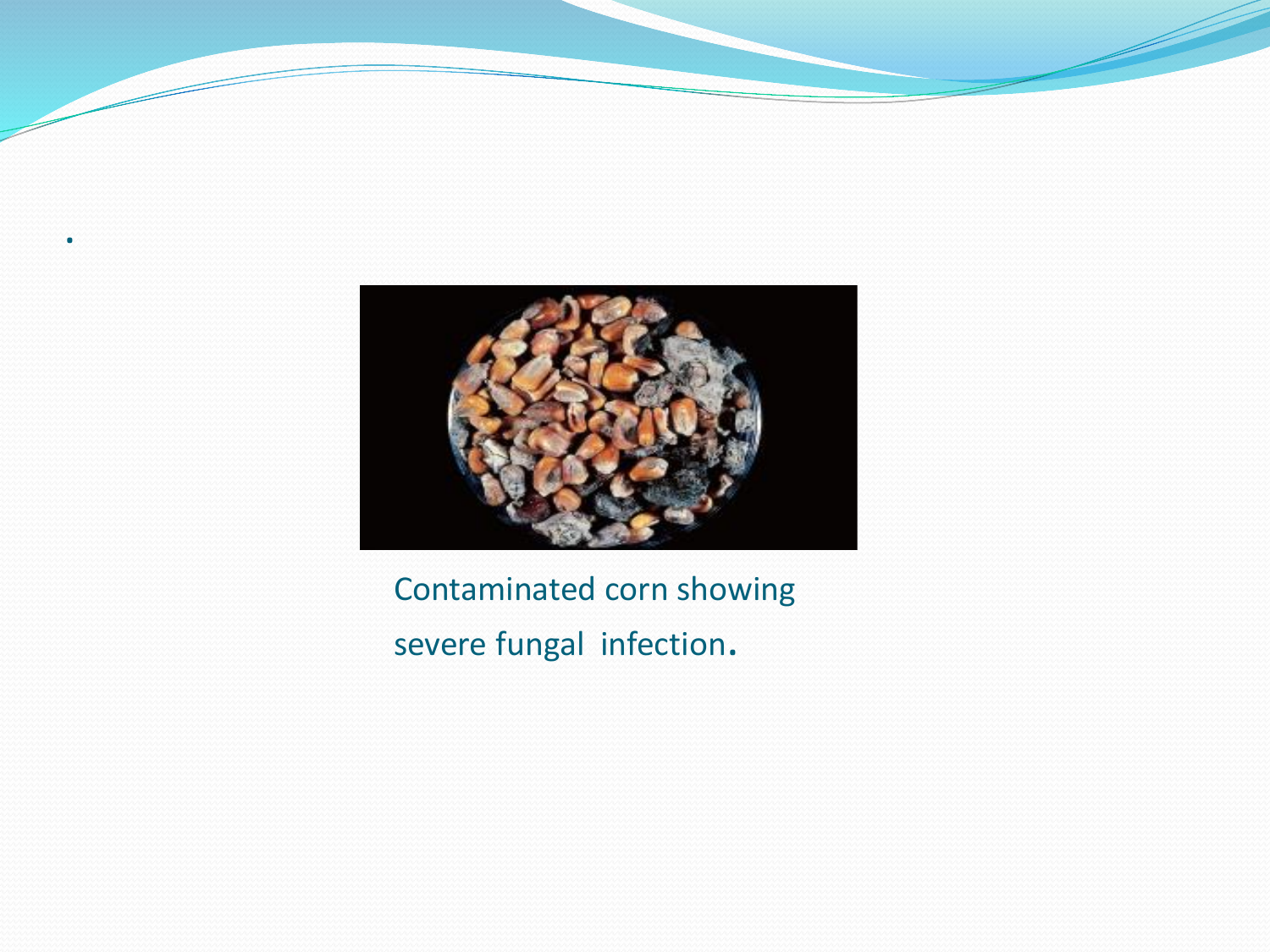

#### **Aflatoxicosis. Note pale liver of a chicken (on right)** receiving 200 ppb aflatoxin in feed. Compare it with the normal liver on the left.